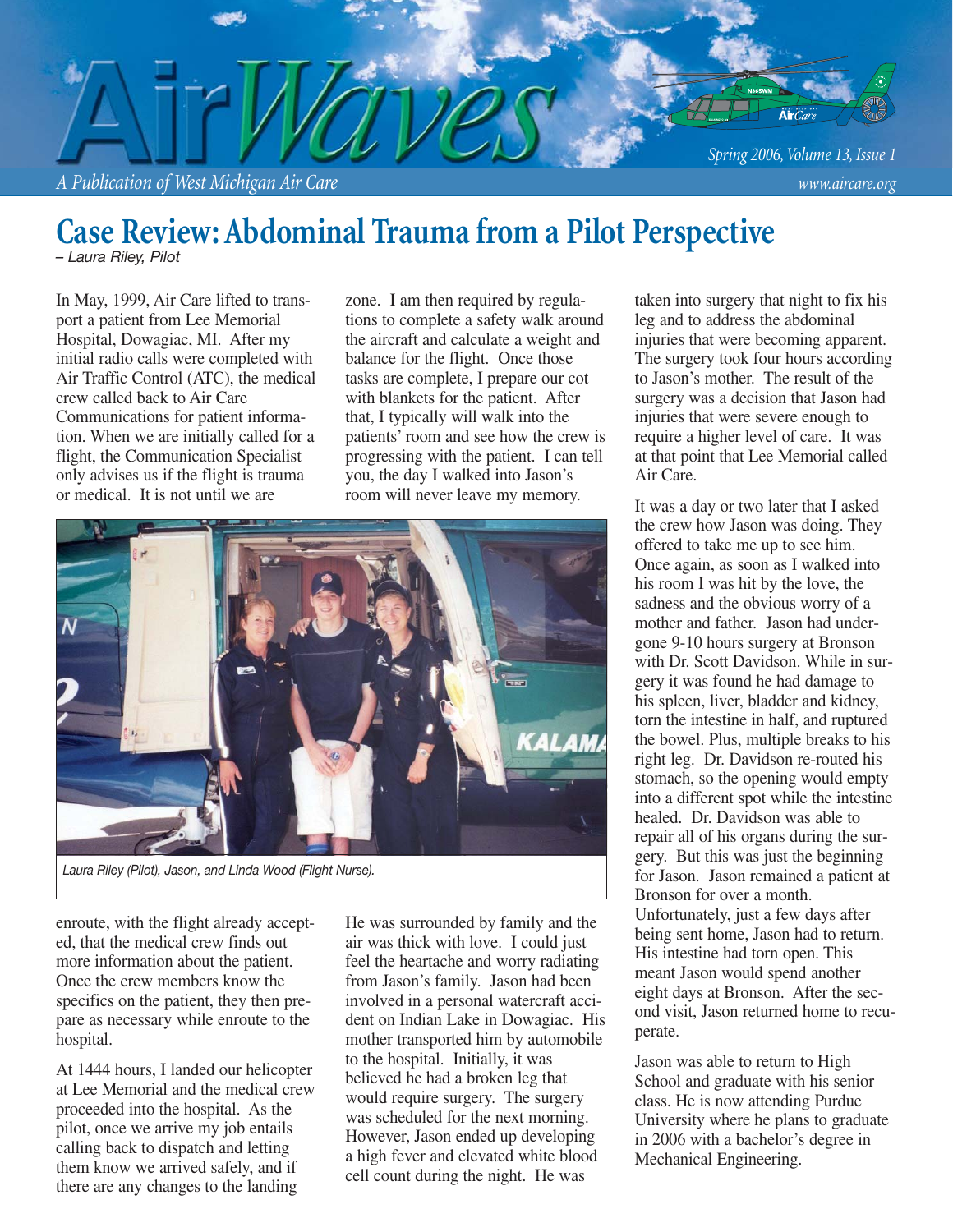# **Recognition of Chief Pilot – Bob McMullen**

*– Rick Morley, Program Director, Director of Flight Operations*

As our Chief Pilot plans to face the challenges of retirement, Air Care would like to recognize the achievements of aviator extraordinaire Robert McMullan.

Bob McMullan began flying with the US Army in the mid 1960's. He

gency medical helicopter's unique attributes. In 1989, under Bob's leadership as Director of Operations, the program purchased an AS365N helicopter to replace the AS350 they had operated since 1985. The upgrade moved the program up to an IFR capable aircraft with twin engine reliability.



*Marc Paganini (President/CEO Amercian Eurocopter), Bob McMullen (Chief Pilot), and Timothy Wahlberg (Evergreen Helicopters, Inc. and Chairman of HAI).*

they continued to provide safe emergency transport to the citizens of southwest Michigan. Kalamazoo had two air medical helicopters in the early 90's and the decision was made to merge the programs. Borgess Inflight and Bronson Careflight joined forces to form West Michigan Air Care in the spring of 1993. Bob McMullan was named director of Flight Operations of the merged program and proceeded to obtain a new Air Carrier certificate under FAR Part 135 for the organization. Air Care launched with a new Eurocopter AS365N2 helicopter including fully coupled autopilot and dual long range navigation capabilities. Again Bob's foresight and attention to detail paid off as Air Care applied state of the art technology to the challenge of providing safe reliable service in an unforgiving environment. Bob has continued to explore new information and equipment to raise the bar and provide the safest and most consistent service possible.

After forty years in the helicopter business, Bob McMullan still

served two tours of duty in Vietnam where he was a pioneer in the use of the helicopter as a weapons platform. After returning from overseas duty, Bob served as an instructor pilot and maintenance officer where he honed his skills in the field of rotary wing aviation. Additionally he served as a civilian instructor for 6 years at Ft. Rucker, AL, where he taught tactics and instrument flight.

Bob ventured into the world of civilian helicopter Emergency Medical Services in 1985, going to work on a contract with Vanderbilt Lifeflight of Nashville, TN. Here he operated Bell Long Ranger helicopters to provide safe and reliable transportation to the residents of Lifeflight's service area. Recognizing talent, Huntsville Medflight lured Bob to Alabama. Here he continued to serve those members of the community in need of the emerThis was a progressive move in the industry at the time and reflects Bob's desire to be on the leading edge of technological improvements with the goal of optimizing the safety of patients and flight crews.

In 1990, Bob turned his sights north and settled in Kalamazoo, MI, working with Borgess Inflight, a subsidiary of Borgess Medical Center. Bob once again found himself flying an AS365N helicopter in an EMS role. Eventually, Bob took over as Director of Flight Operations at Inflight as



*Bob at Award Night in Dallas, Texas.*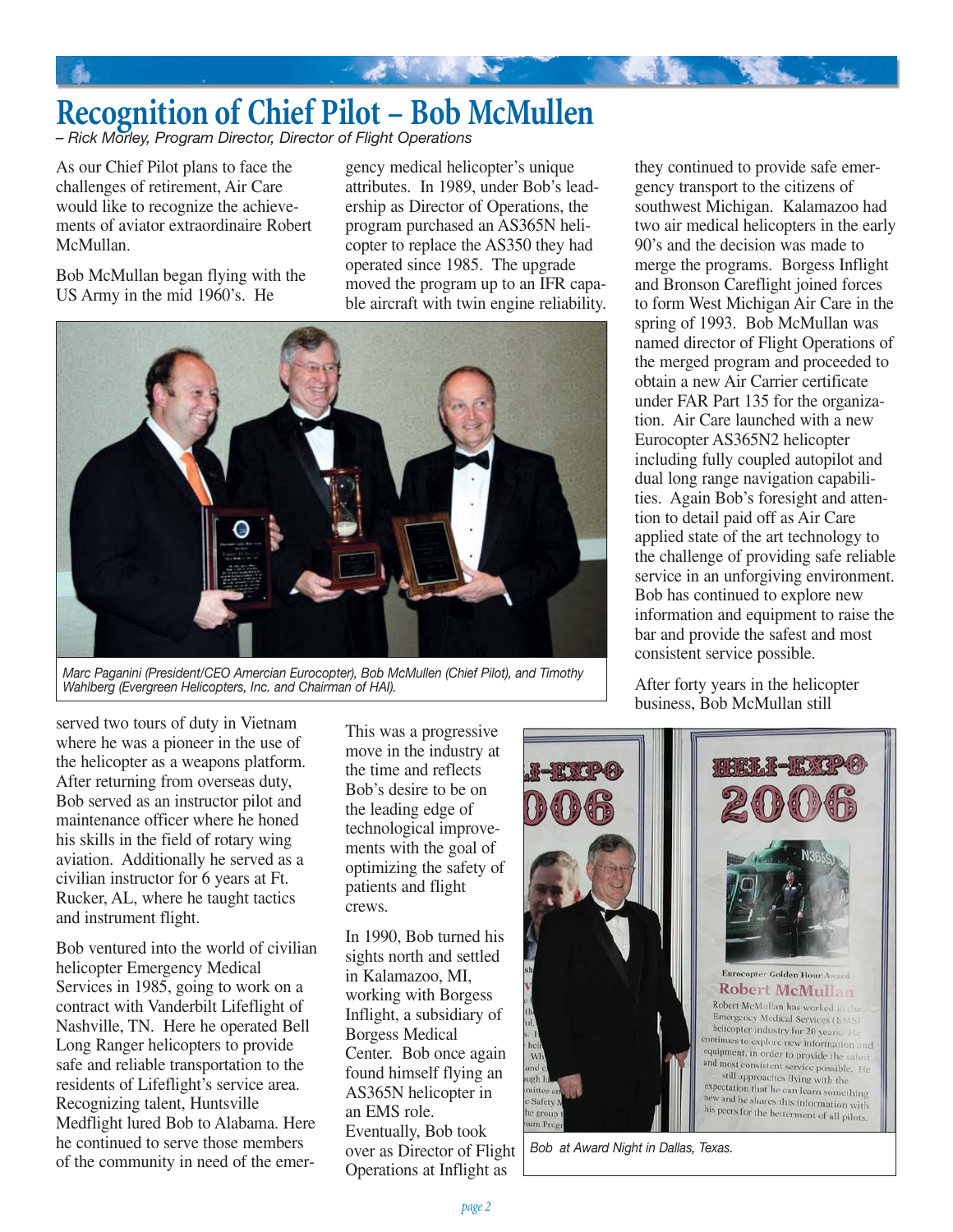approaches flying with the expectation that he can learn something new and that he will share this information with his peers for the betterment of the pilot population as a group. Every time he flies, it is with the intention of doing

the best job possible. This attitude, applied over the course of his career, has advanced the level of professionalism of all who have had the privilege of working with him.



This lifetime of achievement was recently recognized at the annual convention of the Helicopter Association International (HAI), in Dallas, Texas. The prestigious Eurocopter Golden Hour Award was presented to Bob at the Salute to Excellence Banquet. This award was created in 1982 to recognize the efforts of the Air Medical Service (AMS) helicopter pilot who, through a particular rescue or through contributions over time to the air medical industry, has advanced the use of helicopters in this vital mission.

> **Thank you, Bob, from all Associates of Air Care.**

*Bob sharing his expertise with Ray Segorski, Pilot.*

## **New Air Care Associates**

**Please join us in welcoming two new additions to the Air Care crew.**



### **Darby Brauning**

Originally from Nashport, Ohio (population 5,000) and yes, he's a Buckeye fan!!! Darby attended Hope College in Holland, Michigan and worked as a fitness trainer. His BA degree in Kinesiology (anatomy and physiology of body movement) started him as a certified athletic trainer. He returned to Hope College and completed his BS in Nursing. His experience

includes Emergency Department at Holland Hospital and Butterworth ICU. He also has experience with National Ski Patrol.

Darby, his wife Shannon, (also an RN), his son Ian (three and "a handful") and his daughter Ella (almost one) live in Jenison, Michigan. He enjoys all sports and is an avid motorcyclist, involved in racing and leisure riding. His other hobbies include eating!!





### **Heather Bray**

Originally from Holland, Michigan and raised in Hamilton a small town outside of Allegan. Following graduation from Bronson School of Nursing in Kalamazoo, Heather worked in Critical Care at Spectrum Health in Grand Rapids, and then proceeded to travel as a critical care nurse throughout the western United States settling in San Francisco, California.

She worked at Stanford University Life Flight doing ground and rotor wing transports throughout California. During Heathers time there she finished her Bachelors degree in Nursing from California State University.

Heather returned to Michigan in 2003 and worked as a Critical Educator at Spectrum Health. In October of 2005 she returned to flying accepting a position at West Michigan Air Care as a flight nurse. According to Heather she is enjoying her new environment and feels honored to work in the community where her nursing career began.

In her free time Heather enjoys biking, sporting events and traveling.